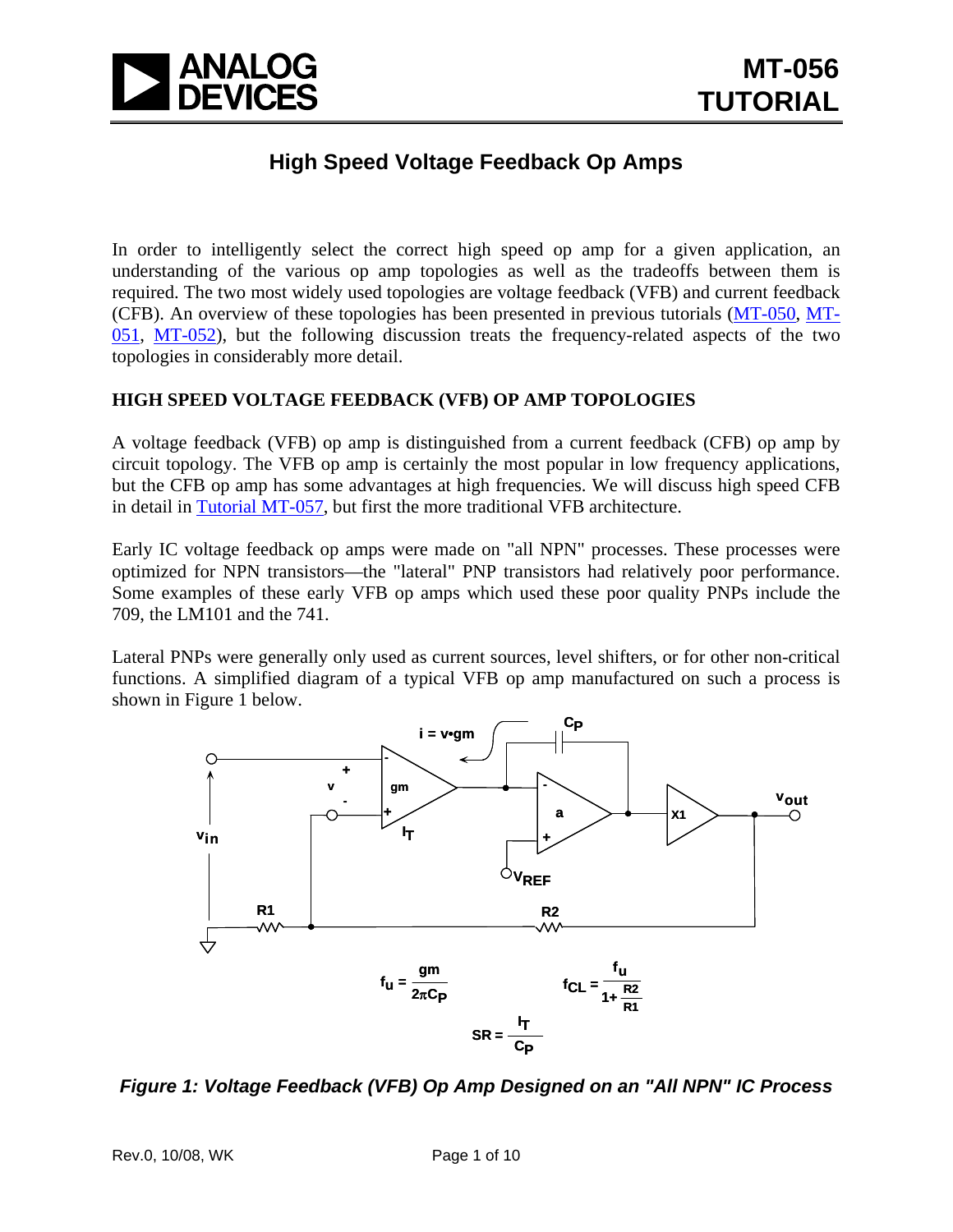The input stage is a differential pair (sometimes called a *long-tailed pair*) consisting of either a bipolar pair  $(Q1, Q2)$  or a FET pair. This " $g_m$ " (transconductance) stage converts the small-signal differential input voltage, v, into a current, i, and its transfer function is measured in units of conductance,  $1/\Omega$ , (or mhos). The small-signal emitter resistance, r<sub>e</sub>, is approximately equal to the reciprocal of the small-signal  $g_m$ .

The formula for the small-signal  $g_m$  of a single bipolar transistor is given by the following equation:

$$
g_m = \frac{1}{r_e} = \frac{q}{kT} (I_C) = \frac{q}{kT} \left(\frac{I_T}{2}\right), \text{ or}
$$
 Eq. 1

$$
g_m \approx \left(\frac{1}{26mV}\right)\left(\frac{I_T}{2}\right),
$$
 Eq. 2

where  $I_T$  is the differential pair tail current,  $I_C$  is the collector quiescent bias current ( $I_C = I_T/2$ ), q is the electron charge, k is Boltzmann's constant, and T is absolute temperature. At +25 $^{\circ}$ C, V<sub>T</sub> =  $kT/q = 26$  mV (often called the *thermal voltage*,  $V_T$ ).

As we will see shortly, the amplifier unity gain-bandwidth product,  $f_u$ , is equal to  $g_m/2\pi C_P$ , where the capacitance  $C_P$  is used to set the dominant pole frequency. For this reason, the tail current,  $I_T$ , is made proportional to absolute temperature (PTAT). This current tracks the variation in  $r_e$  with temperature thereby making  $g_m$  independent of temperature. It is relatively easy to make C<sub>P</sub> reasonably constant over temperature.

The Q2 collector output of the  $g_m$  stage drives the emitter of a lateral PNP transistor (Q3). It is important to note that Q3 is not used to amplify the signal, only to level shift, i.e., the signal current variation in the collector of Q2 appears at the collector of Q3. The collector current of Q3 develops a voltage across high impedance node  $A$ , and  $C_P$  sets the dominant pole of the amplifier. Emitter follower Q4 provides a low impedance output.

The effective load at the high impedance node A can be represented by a resistance,  $R_T$ , in parallel with the dominant pole capacitance,  $C_P$ . The small-signal output voltage,  $v_{\text{out}}$ , is equal to the small-signal current, i, multiplied by the impedance of the parallel combination of  $R_T$  and  $C_P$ .

Figure 2 below shows a simple model for the single-stage amplifier and the corresponding Bode plot. The Bode plot is conveniently constructed on a log-log scale.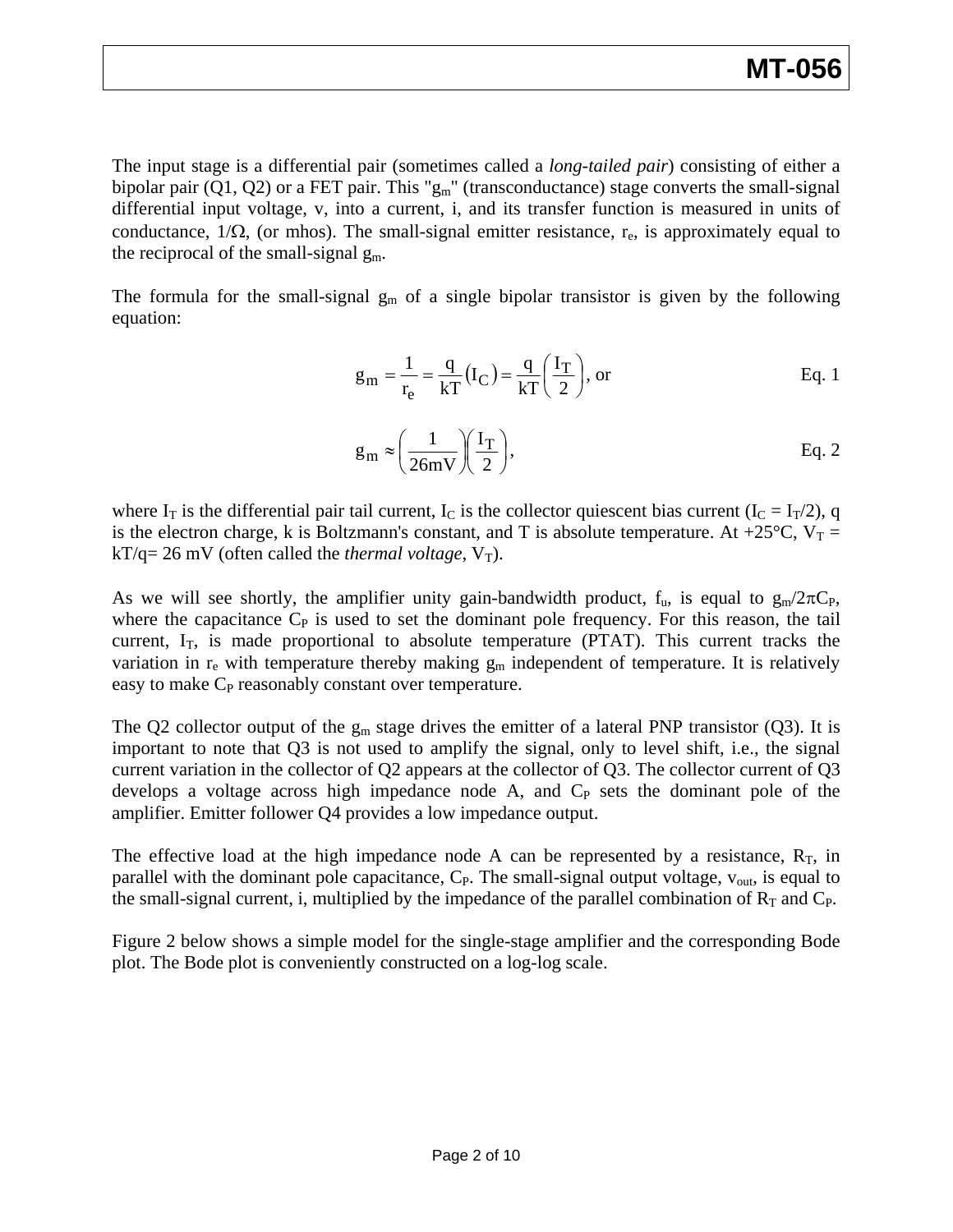

*Figure 2: Model and Bode Plot for a VFB Op Amp* 

The low frequency breakpoint, f<sub>0</sub>, is given by:

$$
f_o = \frac{1}{2\pi R_T C_P}.
$$
 Eq. 3

Note that the high frequency response is determined solely by  $g_m$  and  $C_P$ :

$$
v_{out} = v \cdot \frac{g_m}{j\omega C_P}.
$$
 Eq. 4

The unity gain-bandwidth frequency,  $f_u$ , occurs where  $|v_{out}| = |v|$ . Letting  $\omega = 2\pi f_u$  and  $|v_{out}| = |v|$ , Eq. 4 can be solved for fu,

$$
f_u = \frac{g_m}{2\pi C_P}.
$$
 Eq. 5

We can use feedback theory to derive the closed-loop relationship between the circuit's signal input voltage,  $v_{in}$ , and its output voltage,  $v_{out}$ :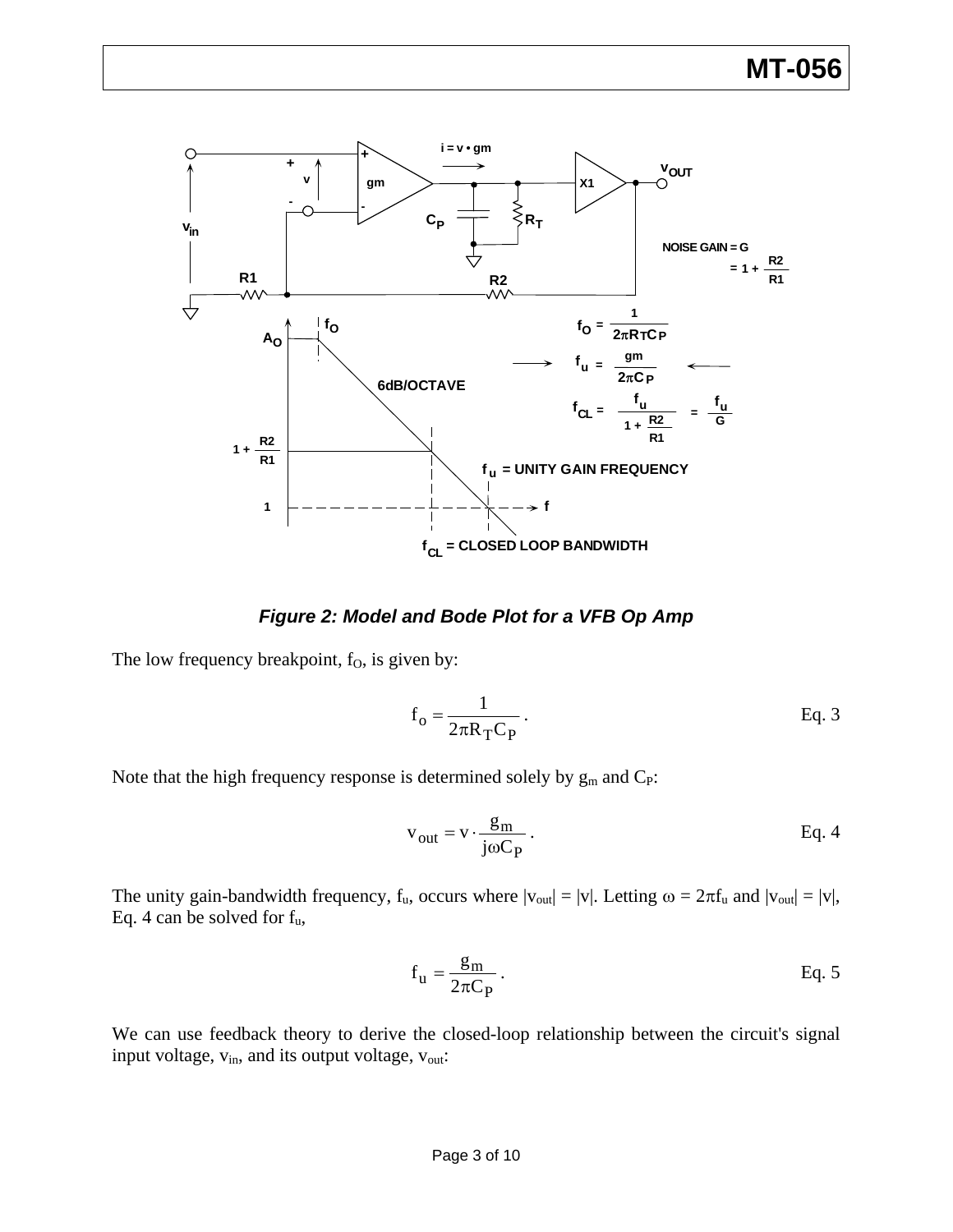$$
\frac{\mathbf{v}_{\text{out}}}{\mathbf{v}_{\text{in}}} = \frac{1 + \frac{R2}{R1}}{1 + \frac{j\omega C_P}{g_m} \left(1 + \frac{R2}{R1}\right)}.
$$
 Eq. 6

At the op amp 3 dB closed-loop bandwidth frequency,  $f_{\text{cl}}$ , the following is true:

$$
\frac{2\pi f_{cl}C_P}{g_m} \left(1 + \frac{R2}{R1}\right) = 1
$$
, and hence Eq. 7

$$
f_{cl} = \frac{g_m}{2\pi C_P} \left( \frac{1}{1 + \frac{R2}{R1}} \right), \text{ or } \qquad \text{Eq. 8}
$$

$$
f_{cl} = \frac{f_u}{1 + \frac{R2}{R1}}
$$
. Eq. 9

This demonstrates the fundamental property of VFB op amps: *The closed-loop bandwidth multiplied by the closed-loop gain is a constant*, i.e., the VFB op amp exhibits a constant gainbandwidth product over most of the usable frequency range.

As noted previously, some VFB op amps (called *de-compensated*) are not stable at unity gain, but designed to be operated at some minimum (higher) amount of closed-loop gain. However, even for these op amps, the gain-bandwidth product is still relatively constant over the region of stability.

Now, consider the following typical example:  $I_T = 100 \mu A$ ,  $C_P = 2 pF$ . We find that:

$$
g_m = \frac{I_T/2}{V_T} = \frac{50\mu A}{26mV} = \frac{1}{520\Omega}
$$
 Eq. 10

$$
f_u = {g_m \over 2\pi C_P} = {1 \over 2\pi (520)(2 \cdot 10^{-12})} = 153 MHz.
$$
 Eq. 11

Now, we must consider the large-signal response of the circuit. The slew-rate, SR, is simply the total available charging current,  $I_T/2$ , divided by the dominant pole capacitance,  $C_P$ . For the example under consideration,

$$
I = C \frac{dv}{dt}, \frac{dv}{dt} = SR, SR = \frac{I}{C}
$$
 Eq. 12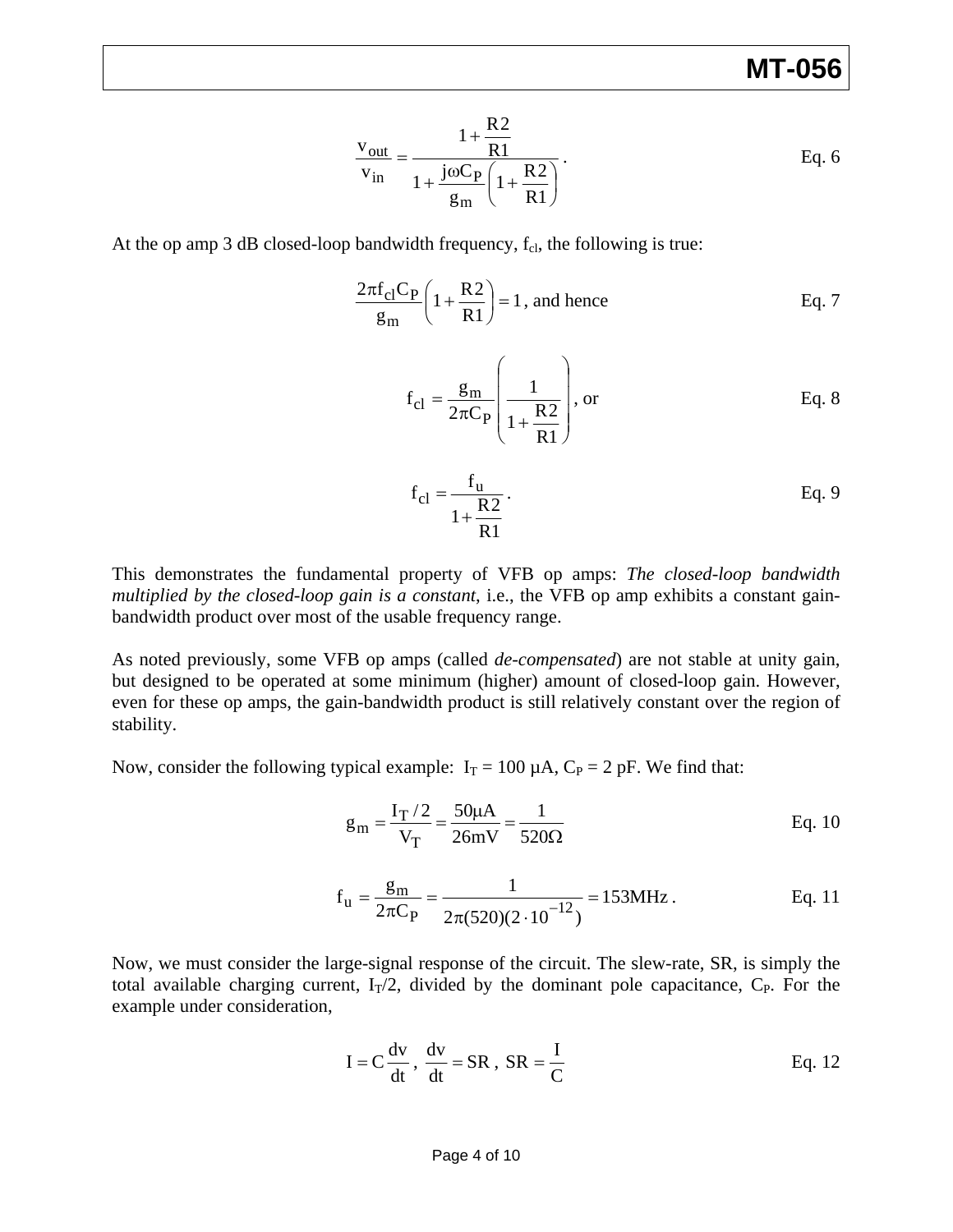$$
SR = \frac{I_T / 2}{C_P} = \frac{50 \mu A}{2pF} = 25 V / \mu s.
$$
 Eq. 13

The full-power bandwidth (FPBW) of the op amp can now be calculated from the formula:

$$
FPBW = \frac{SR}{2\pi A} = \frac{25V/\mu s}{2\pi \cdot 1V} = 4MHz,
$$
 Eq. 14

where A is the peak amplitude of the output signal. If we assume a 2 V peak-to-peak output sinewave (certainly a reasonable assumption for high speed applications), then we obtain a FPBW of only 4 MHz, even though the small-signal unity gain-bandwidth product is 153 MHz! For a 2 V p-p output sinewave, distortion will begin to occur much lower than the actual FPBW frequency. We must increase the SR by a factor of about 40 in order for the FPBW to equal 153 MHz. The only way to do this is to increase the tail current,  $I_T$ , of the input differential pair by the same factor. This implies a bias current of 4 mA in order to achieve a FPBW of 160 MHz. We are assuming that  $C_P$  is a fixed value of 2 pF and cannot be lowered by design. These calculations are summarized below in Figure 3.

• Assume that 
$$
I_T = 100\mu A
$$
,  $CP = 2pF$   
\n
$$
g_m = \frac{I_C}{V_T} = \frac{50\mu A}{26mV} = \frac{1}{520\Omega}
$$
\n
$$
f_U = \frac{g_m}{2\pi cp} = 153MHz
$$
\n• Solve Rate = SR =  
\nBUT FOR 2V PEAK-PEAK OUTPUT (A = 1V)  
\nFPBW =  $\frac{SR}{2\pi A}$  = 4MHz  
\n• Must increase  $I_T$  to 4mA to get FPBW = 160MHz!!  
\n• Reduce  $g_m$  by adding emitter degeneration resistors

#### *Figure 3: VFB Op Amp Bandwidth And Slew Rate Calculations*

In practice, the FPBW of the op amp should be approximately 5 to 10 times the maximum output frequency in order to achieve acceptable distortion performance (typically 55-80 dBc @ 5 to 20 MHz, but actual system requirements vary widely).

Notice, however, that increasing the tail current causes a proportional increase in  $g_m$  and hence  $f_u$ . In order to prevent possible instability due to the large increase in  $f_u$ ,  $g_m$  can be reduced by inserting resistors in series with the emitters of Q1 and Q2 (this technique, called *emitter degeneration*, also serves to linearize the  $g_m$  transfer function and thus also lowers distortion).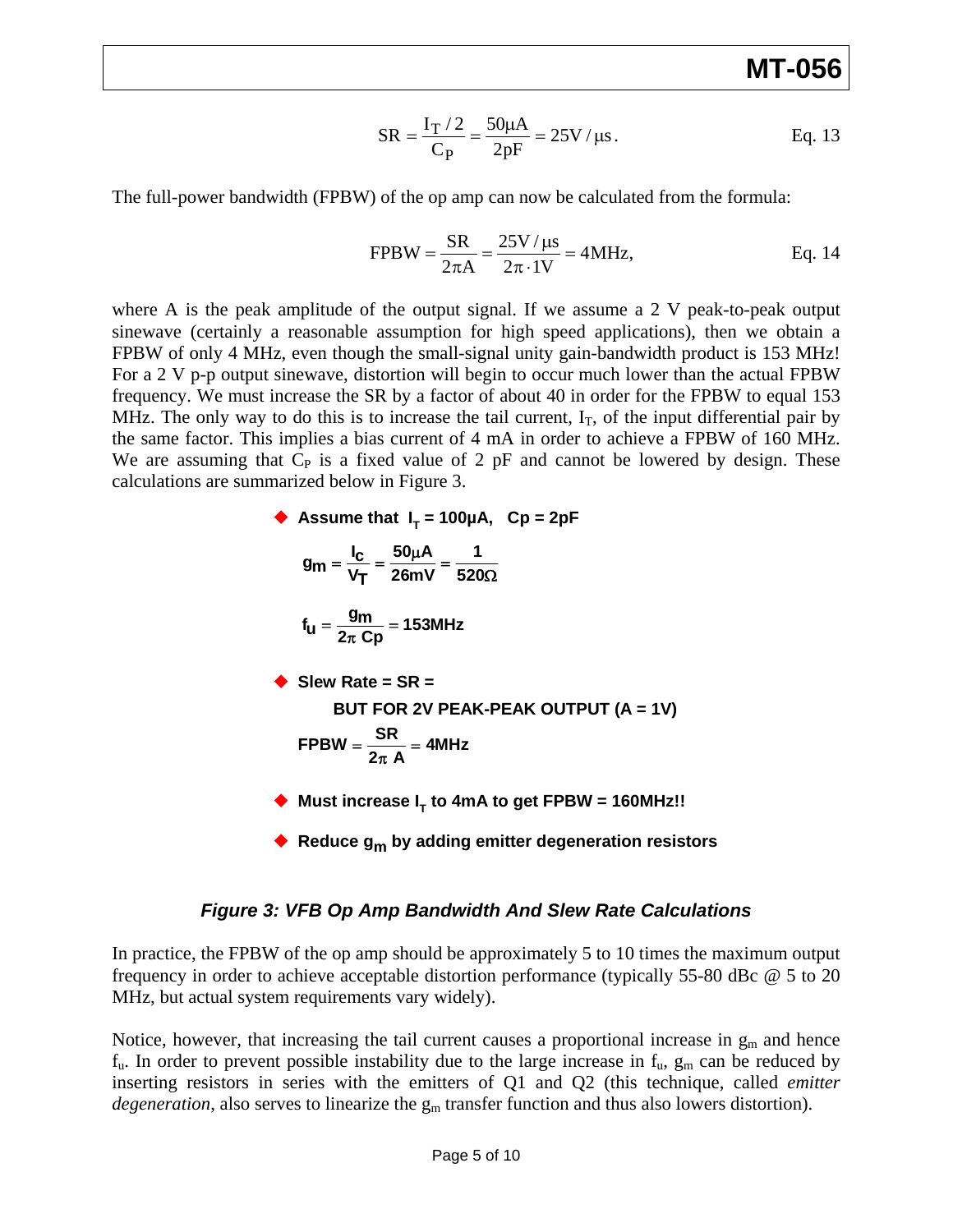This analysis points out that a major inefficiency of conventional bipolar voltage feedback op amps is their inability to achieve high slew rates without proportional increases in quiescent current (assuming that  $C_P$  is fixed, and has a reasonable minimum value of 2 or 3 pF).

This of course is not meant to say that high speed op amps designed using this architecture are deficient, just that there are circuit design techniques available which allow equivalent performance at much lower quiescent currents. This is extremely important in portable battery operated equipment where every milliwatt of power dissipation is critical.

### **VFB OP AMPS DESIGNED ON COMPLEMENTARY BIPOLAR PROCESSES**

With the advent of complementary bipolar (CB) processes having high quality PNP transistors as well as NPNs, VFB op amp configurations such as the one shown in the simplified diagram in Figure 4 below became popular.



*Figure 4: VFB op amp using two gain stages* 

Notice that the input differential pair  $(Q1, Q2)$  is loaded by a current mirror  $(Q3 \text{ and } D1)$ . We show D1 as a diode for simplicity, but it is actually a diode-connected PNP transistor (matched to Q3) with the base and collector connected to each other. This simplification will be used in many of the circuit diagrams to follow in this section. The common emitter transistor, Q4, provides a *second* voltage gain stage.

Since the PNP transistors are fabricated on a complementary bipolar process, they are high quality and matched to the NPNs, and therefore suitable for voltage gain. The dominant pole of the Fig. 4 amplifier is set by  $C_{P}$ , and the combination of the gain stage,  $Q_4$  and local feedback capacitor C<sub>P</sub> is often referred to as a *Miller Integrator*. The unity-gain output buffer is usually a complementary emitter follower.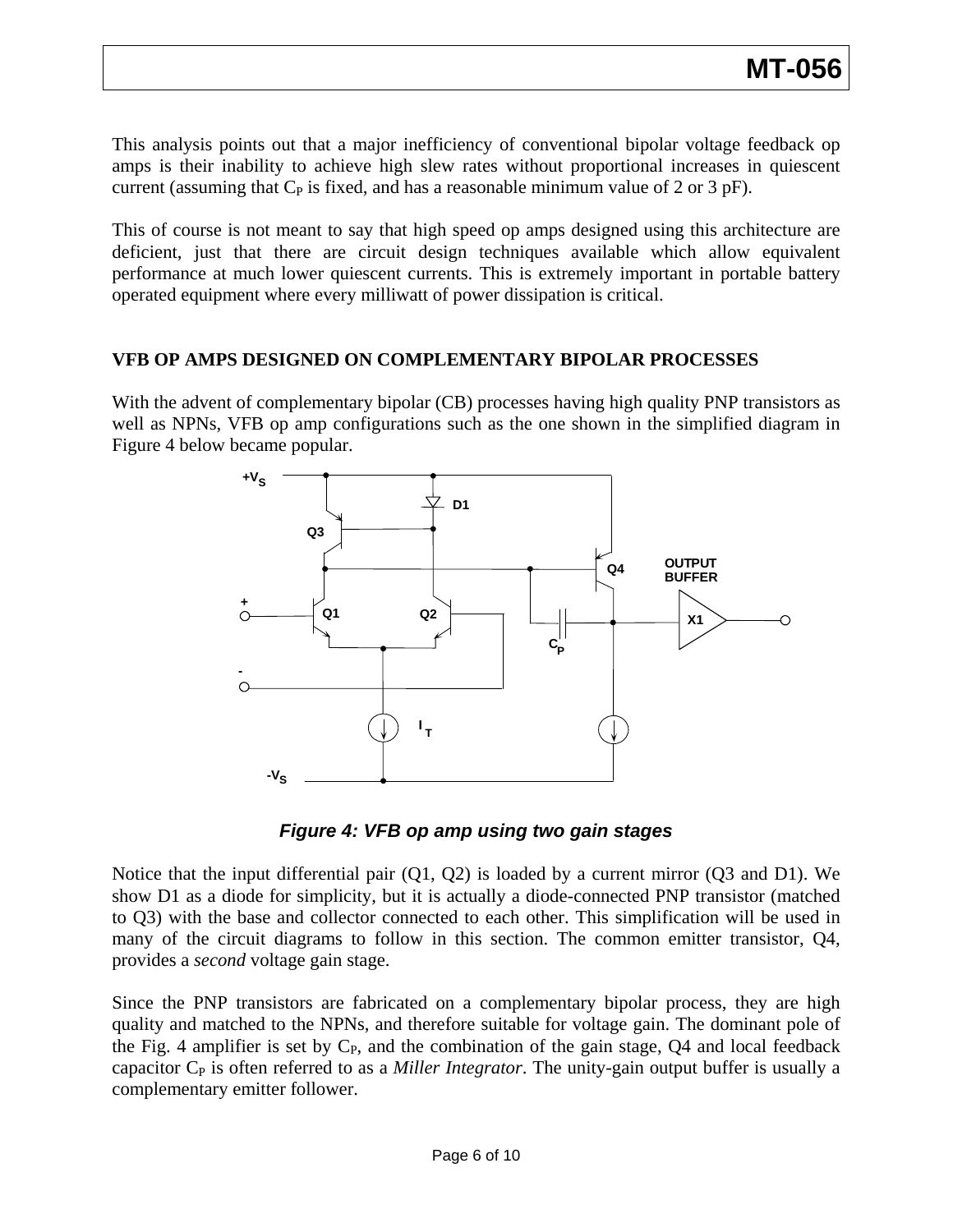A model for this two-stage VFB op amp is shown in Figure 5 below. Notice that the unity gainbandwidth frequency,  $f_{u}$ , is still determined by the input stage  $g_{m}$  and the dominant pole capacitance,  $C_{P}$ . The second gain stage increases the dc open-loop gain, but maximum slew rate is still limited by the input stage tail current as:  $SR = I_T/C_P$ .



*Figure 5: Model for Two Stage VFB Op Amp* 

A two-stage amplifier topology such as this is widely used throughout the IC industry in VFB op amps, both precision and high speed.

Another popular VFB op amp architecture is the *folded cascode* as shown in Figure 6. An industry-standard video amplifier family (the [AD847\)](http://www.analog.com/en/other/militaryaerospace/ad847/products/product.html) is based on this architecture. This circuit also takes advantage of the fast PNPs available on a CB process. The differential signal currents in the collectors of Q1 and Q2 are fed to the emitters of a PNP cascode transistor pair (hence the term *folded cascode*). The collectors of Q3 and Q4 are loaded with the current mirror, D1 and Q5, and voltage gain is developed at the Q4-Q5 node. This single-stage architecture uses the junction capacitance at the high-impedance node for compensation  $(C_{STRAY})$ .

Some variations of the design bring this node to an external pin so that additional external capacitance can be added if desired.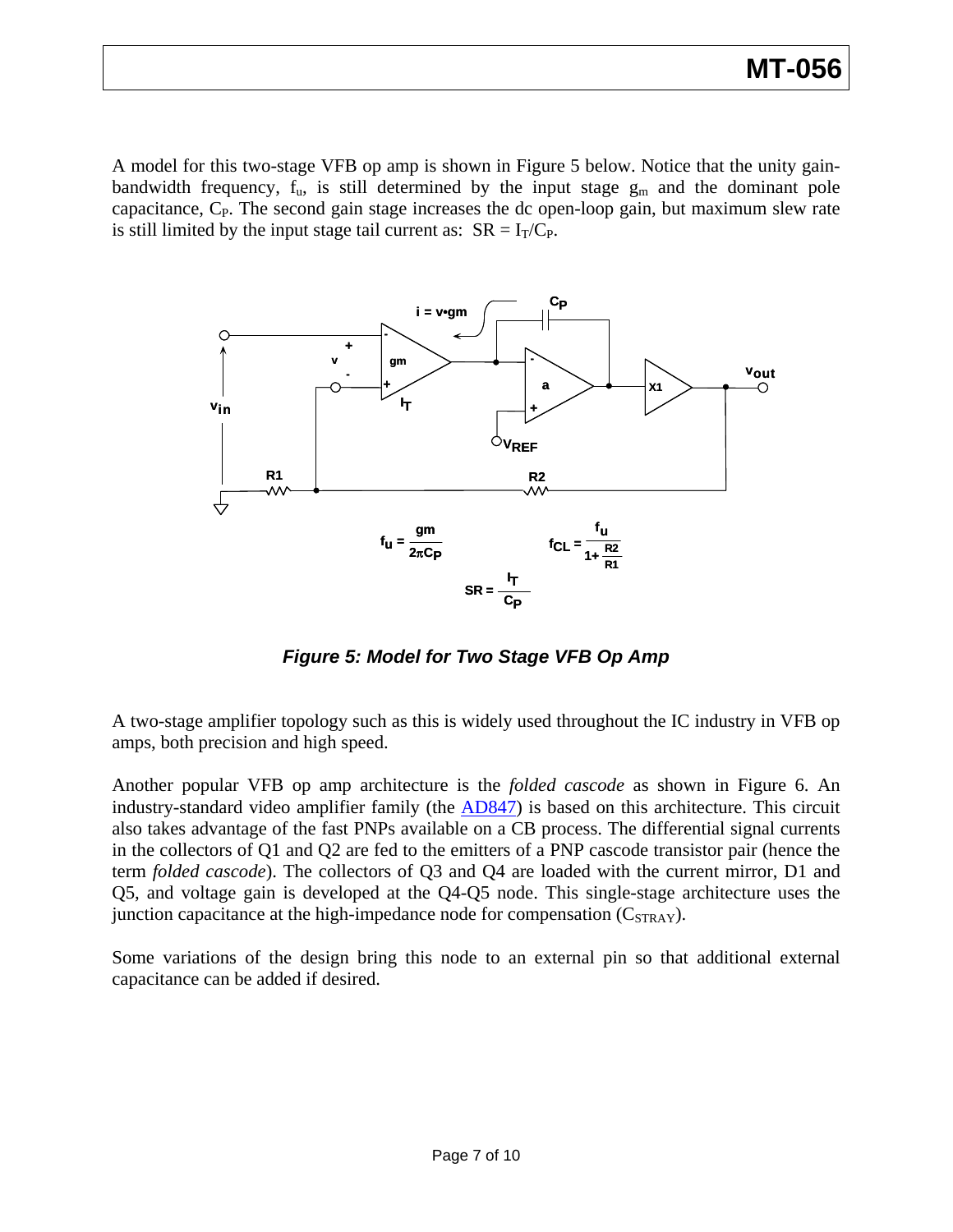

*Figure 6: [AD847-](http://www.analog.com/en/other/militaryaerospace/ad847/products/product.html)Family Folded Cascode Simplified Circuit* 

With no emitter degeneration resistors in Q1 and Q2, and no additional external compensating capacitance, this circuit is only stable for high closed-loop gains. However, unity-gain compensated versions of this family are available which have the appropriate amount of emitter degeneration.

The availability of JFETs on a CB process allows not only low input bias current but also improvements in the slew rate tradeoff, which must be made between  $g_m$  and  $I_T$  found in bipolar input stages. Figure 7 shows a simplified diagram of the **AD845** 16 MHz op amp. JFETs have a much lower  $g_m$  per mA of tail current than a bipolar transistor. This lower  $g_m$  of the FET allows the input tail current (hence the slew rate) to be increased, without having to increase  $C_P$  to maintain stability.



*Figure 7: [AD845](http://www.analog.com/en/other/militaryaerospace/ad845/products/product.html) BiFET 16MHz Op Amp Simplified Circuit*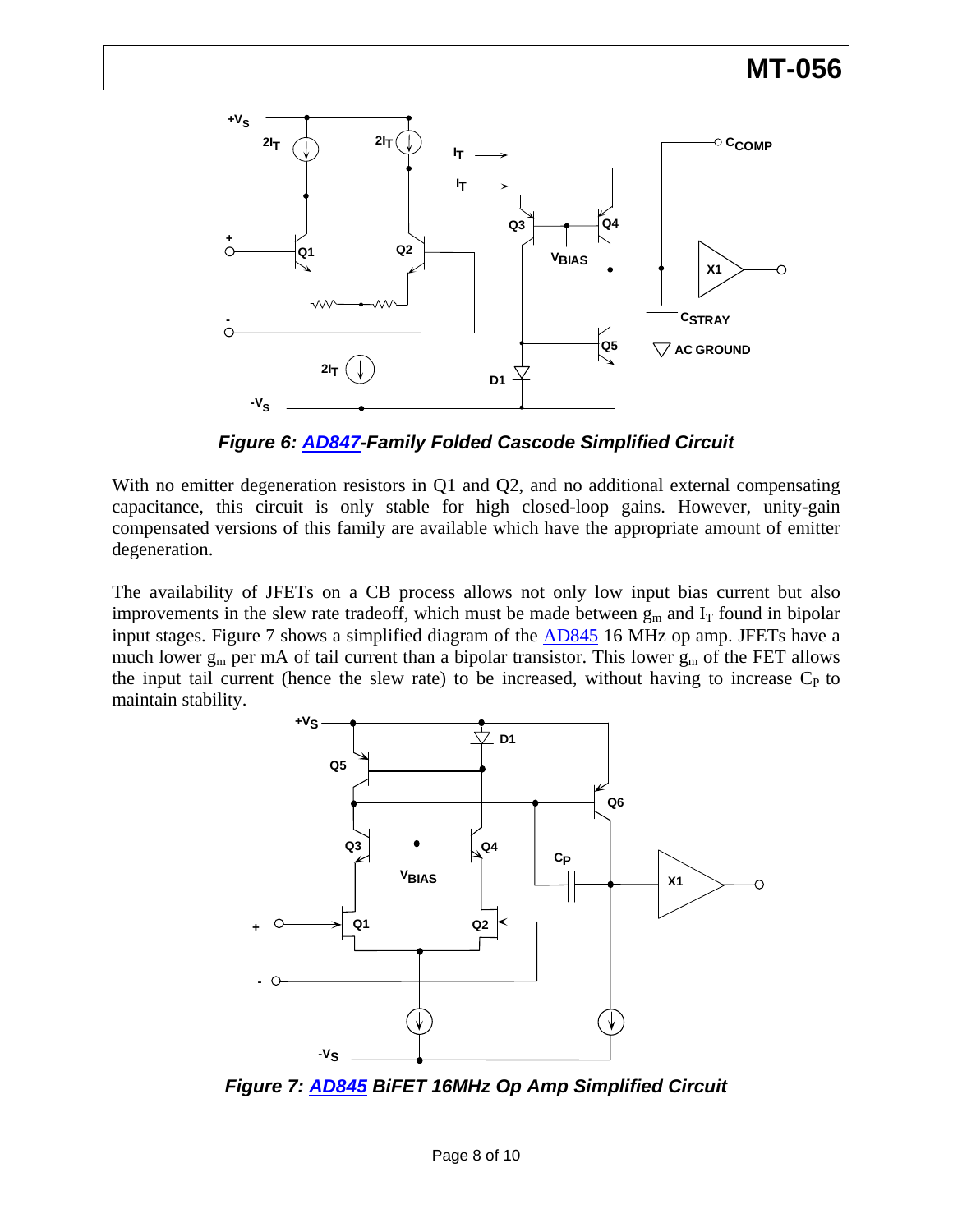The unusual thing about this seemingly poor performance of the JFET is that it is exactly what is needed for a fast, high SR input stage. For a typical JFET, the value of  $g_m$  is approximately  $I_s/1V$ (I<sub>s</sub> is the source current), rather than  $I_c/26mV$  for a bipolar transistor, i.e., the FET  $g_m$  is about 40 times lower. This allows much higher tail currents (and higher slew rates) for a given  $g_m$  when JFETs are used as the input stage.

Until recently, op amp designers had to make the above tradeoffs between the input  $g_m$  stage quiescent current and the slew-rate and distortion performance. ADI has patented a circuit core which supplies *current-on-demand*, to charge and discharge the dominant pole capacitor, C<sub>P</sub>, while allowing the quiescent current to be small. The additional current is proportional to the fast slewing input signal and adds to the quiescent current. A simplified diagram of the basic core cell is shown in Figure 8 below.



*Figure 8: "Quad-Core" VFB gm Stage forCurrent-on-Demand* 

The *quad-core* ( $g_m$  stage) consists of transistors Q1, Q2, Q3, and Q4 with their emitters connected together as shown. Consider a positive step voltage on the inverting input. This voltage produces a proportional current in  $Q1$  that is mirrored into  $C_{P1}$  by  $Q5$ . The current through Q1 also flows through Q4 and  $C_{P2}$ .

At the dynamic range limit, Q2 and Q3 are correspondingly turned off. Notice that the charging and discharging current for  $C_{P1}$  and  $C_{P2}$  is not limited by the quad core bias current. In practice, however, small current-limiting resistors are required forming an "H" resistor network as shown. Q7 and Q8 form the second gain stage (driven differentially from the collectors of Q5 and Q6), and the output is buffered by a unity-gain complementary emitter follower.